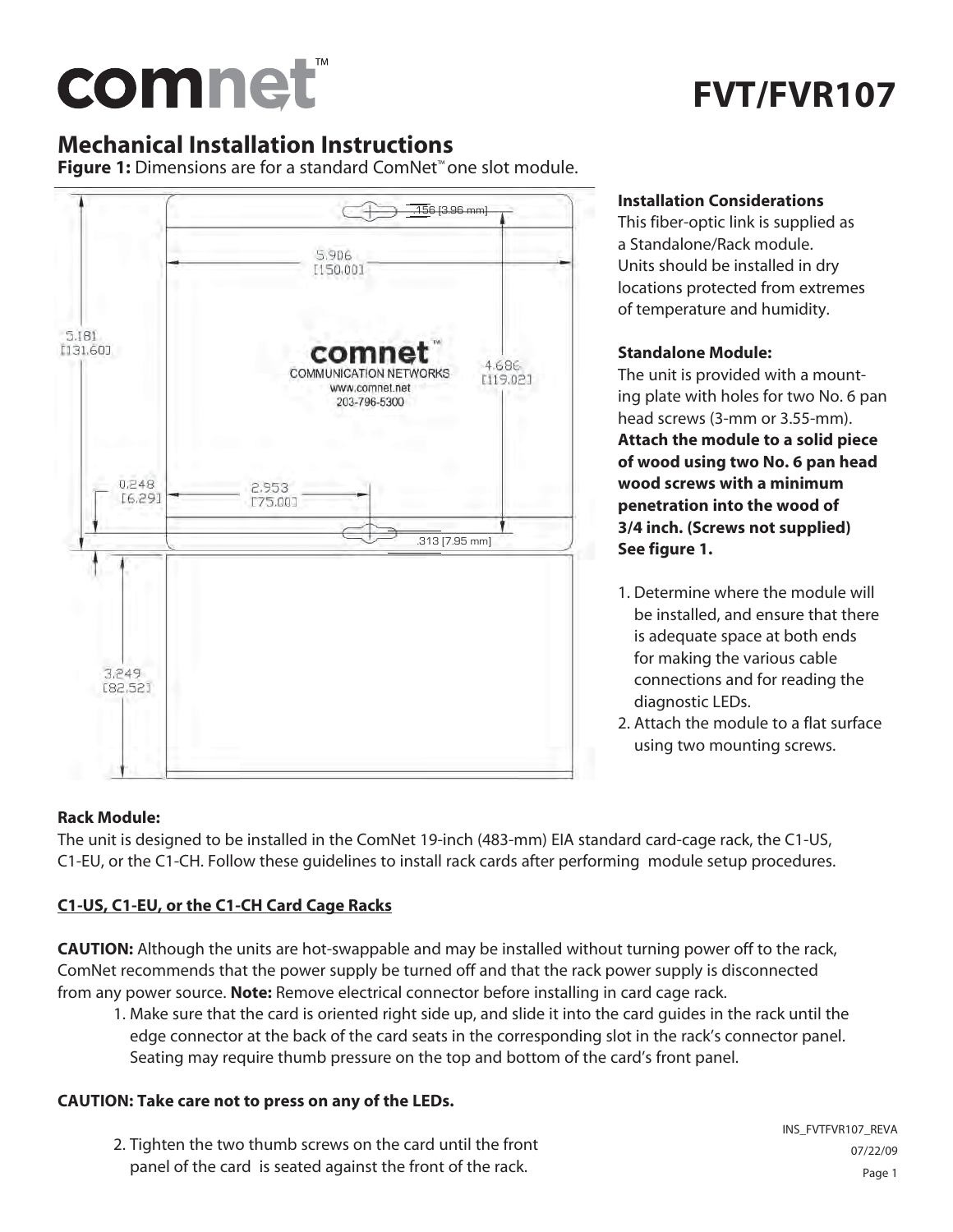

## **FVT107**

#### INSTALLATION INSTRUCTIONS

#### **10-BIT DIGITAL VIDEO WITH 1 BI-DIRECTIONAL DATA CHANNEL/DUAL OPTICAL PORT REDUNDANT POINT-TO-POINT CONFIGURATION + 8 CONTACT CLOSURES**

#### **Communication Networks**

3 Corporate Drive • Danbury, CT 06810 • USA Tel: 203-796-5300 • Toll Free: 1-888-678-9427



**WARNING:** Unit is to be used with a Listed Class 2 or LPS power supply rated 9-12 VDC @ 1A.

**WARNING:** This unit should be installed in a restricted access location; available through the use of a lock and key or other means of security. Access should be limited to service personnel who have been instructed about the reasons for the restrictions to the location. Any and all precautions should be taken and controlled by the authority responsible for the location.

#### **IMPORTANT SAFEGUARDS:**

**A) Elevated Operating Ambient** - If installed in a closed or multi-unit rack assembly, the operating ambient temperature of the rack environment may be greater than room ambient. Therefore, consideration should be given to installing the equipment in an environment compatible with the maximum ambient temperature (Tma) specified by the manufacturer.

**B) Reduced Air Flow** - Installation of the equipment in a rack should be such that the amount of air flow required for safe operation of the equipment is not compromised.

INS\_FVTFVR107\_REVA 07/22/09 Page 2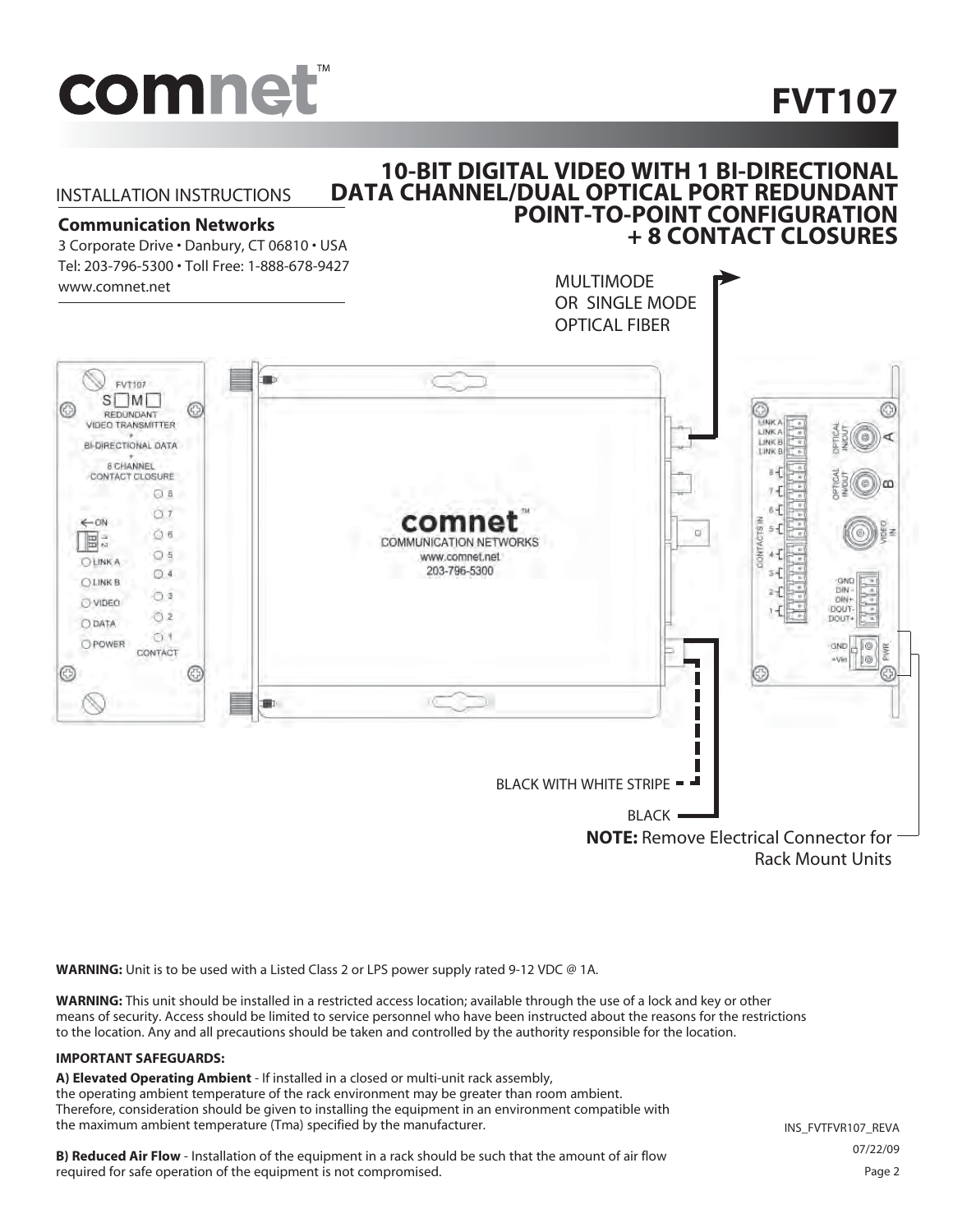

## **FVR107**

#### **10-BIT DIGITAL VIDEO WITH 1 BI-DIRECTIONAL DATA CHANNEL/DUAL OPTICAL PORT REDUNDANT POINT-TO-POINT CONFIGURATION + 8 CONTACT CLOSURES**

INSTALLATION INSTRUCTIONS

#### **Communication Networks**

3 Corporate Drive • Danbury, CT 06810 • USA Tel: 203-796-5300 • Toll Free: 1-888-678-9427 www.comnet.net



**WARNING:** Unit is to be used with a Listed Class 2 or LPS power supply rated 9-12 VDC @ 1A.

**WARNING:** This unit should be installed in a restricted access location; available through the use of a lock and key or other means of security. Access should be limited to service personnel who have been instructed about the reasons for the restrictions to the location. Any and all precautions should be taken and controlled by the authority responsible for the location.

#### **IMPORTANT SAFEGUARDS:**

**A) Elevated Operating Ambient** - If installed in a closed or multi-unit rack assembly, the operating ambient temperature of the rack environment may be greater than room ambient. Therefore, consideration should be given to installing the equipment in an environment compatible with the maximum ambient temperature (Tma) specified by the manufacturer.

**B) Reduced Air Flow** - Installation of the equipment in a rack should be such that the amount of air flow required for safe operation of the equipment is not compromised.

INS\_FVTFVR107\_REVA 07/22/09 Page 5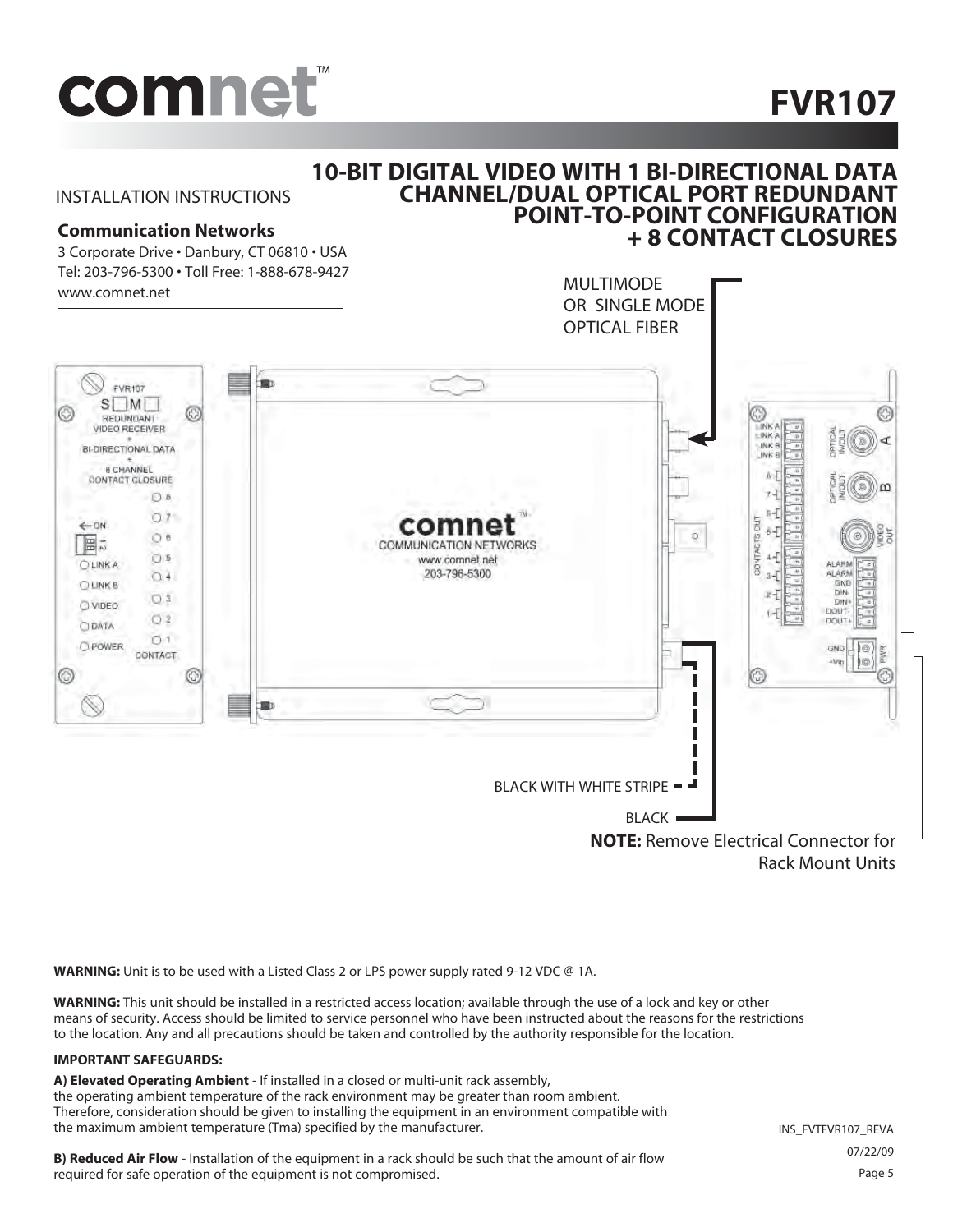## **FVT/FVR107**



#### INSTALLATION INSTRUCTIONS

#### **Communication Networks**

3 Corporate Drive • Danbury, CT 06810 • USA Tel: 203-796-5300 • Toll Free: 1-888-678-9427 www.comnet.net

#### ⊛ ☺ G  $\mathbb{G}$ LINK A **LINKA OPTICAL** LINK A NOUT C LINK<sub>B</sub> ď LINK B LINK B LINK<sub>B</sub>  $8 -$ OPTICA F  $7 +$ m  $7 -$ 6 Ŧ.  $\overline{6}$ CONTACTS IN **CONTACTS OUT**  $\overline{5}$ z  $5 -$ Бū  $\dot{A}$  $4 -$ ALARM 3 Æ **ALARM** GND  $\overline{a}$ GND **DIN** 2 E DIN- $DIN+$  $\overline{a}$ っ DIN+ DOUT-DOUT-**DOUT** DOUT-GND  $\circ$ **PWR** GND  $\circ$ PWR  $\circledcirc$  $+V$ in O  $+V$ in 6 Œ

#### **LED INDICATORS**

|              | <b>OPTIC</b>             | <b>VIDEO</b>              | <b>POWER</b>      |
|--------------|--------------------------|---------------------------|-------------------|
| <b>GREEN</b> | Communication link has   | An active video signal is | Unit powered up   |
|              | been established over    | present on the BNC        |                   |
|              | optical fiber            | connector.                |                   |
| <b>RED</b>   | Communication link has   | No video signal           |                   |
|              | not been established.    |                           |                   |
| 0FF          | Not powered up correctly |                           | Unit powered down |

INS\_FVTFVR107\_REVA 07/22/09 Page 6

#### **10-BIT DIGITAL VIDEO WITH 1 BI-DIRECTIONAL DATA CHANNEL/DUAL OPTICAL PORT REDUNDANT POINT-TO-POINT CONFIGURATION + 8 CONTACT CLOSURES**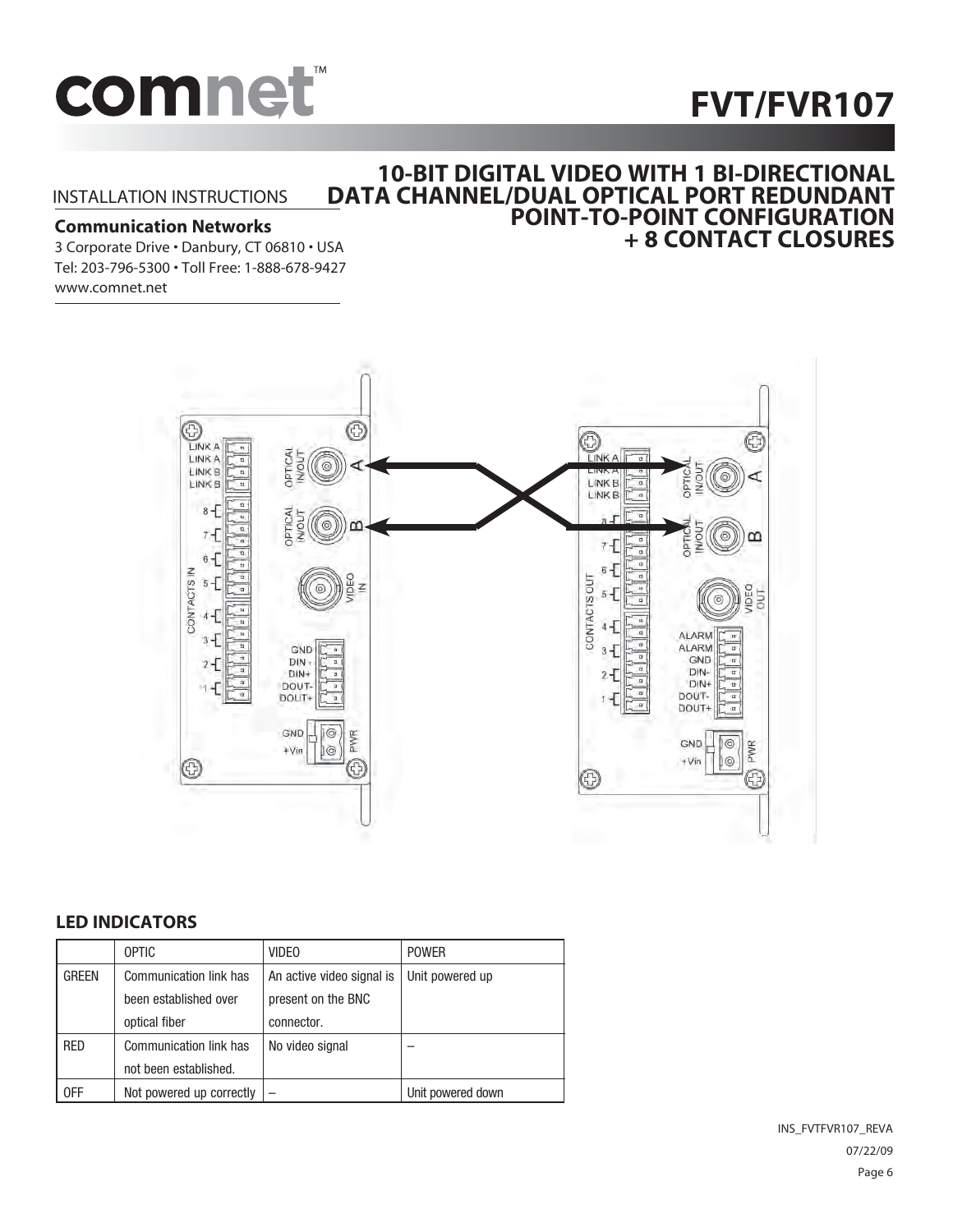



#### **10-BIT DIGITAL VIDEO WITH 1 BI-DIRECTIONAL DATA CHANNEL/DUAL OPTICAL PORT REDUNDANT POINT-TO-POINT CONFIGURATION + 8 CONTACT CLOSURES**



#### LINK A, LINK B RELAY OUTPUTS: ALARM RELAY OUTPUT,



Terminal pairs are closed when the corresponding Optical Port has established LINK.

Terminal pairs are open when the corresponding Optical Port has lost LINK.

## FVR107 ONLY:



Terminal pair is closed when BOTH Optical Ports have established LINK.

Terminal pair is open when either Optical Port has lost LINK.

> INS\_FVT107\_REVA 07/22/09 Page 7